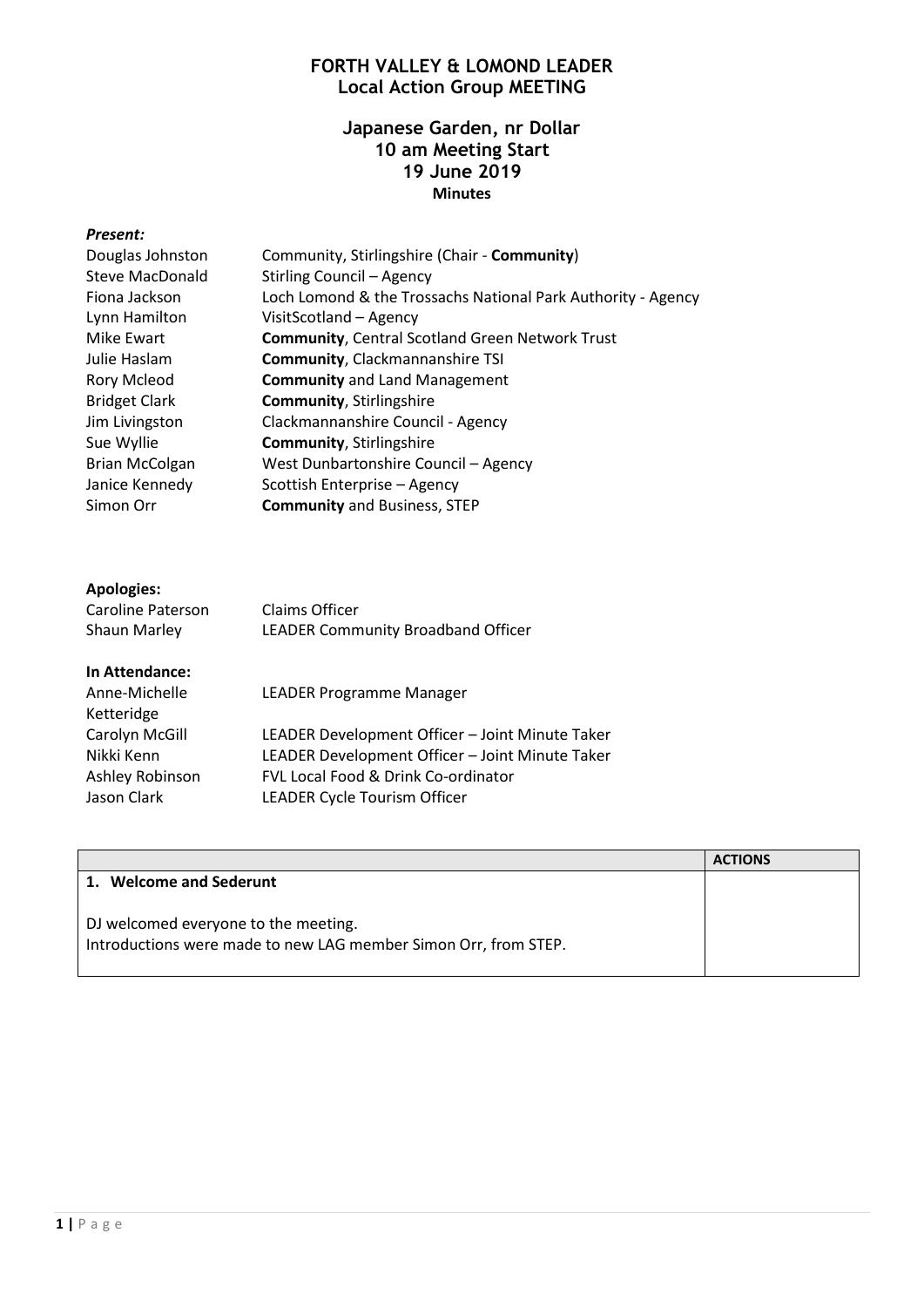| 2. Quorum and Conflicts of Interest                                                                                                                                                                                                                                                                                                                                                                                                                                                                                                                                                                                                                                                                                                                                                                                                                                                                                                                                                                                                                               |                                                           |
|-------------------------------------------------------------------------------------------------------------------------------------------------------------------------------------------------------------------------------------------------------------------------------------------------------------------------------------------------------------------------------------------------------------------------------------------------------------------------------------------------------------------------------------------------------------------------------------------------------------------------------------------------------------------------------------------------------------------------------------------------------------------------------------------------------------------------------------------------------------------------------------------------------------------------------------------------------------------------------------------------------------------------------------------------------------------|-----------------------------------------------------------|
| DJ asked AMK if the meeting was quorate. She confirmed that with 7 community<br>members present, the LAG meeting was quorate.                                                                                                                                                                                                                                                                                                                                                                                                                                                                                                                                                                                                                                                                                                                                                                                                                                                                                                                                     |                                                           |
| AMK reported on conflicts of interest with today's projects for assessment:                                                                                                                                                                                                                                                                                                                                                                                                                                                                                                                                                                                                                                                                                                                                                                                                                                                                                                                                                                                       |                                                           |
| 1. Elin Isaksson Glass and her 'Permanent Home for Glass Blowing Studio- no conflicts of<br>interest.<br>2. Shona and Bruce Dunan's 'Gartness Glamping' - no conflicts of interest<br>3. Japanese Garden at Cowden Castle's Japanese Teahouse - no conflicts of interest<br>4. Gilbert and Sheila Bannerman's Old Manse Farm Glamping - no conflicts of interest<br>5. Laura Robertson's 'The Arns Glamping' - no conflicts of interest<br>6. Central Scotland Green Network Trust's John Muir Way - Creating a Sustainable Income<br>Stream and Developing the Brand - note of Central Scotland Green Network's interest as<br>the applicant, Stirling Council, West Dunbartonshire Council, Loch Lomond and the<br>Trossachs and Scottish Enterprise as project partners.                                                                                                                                                                                                                                                                                       |                                                           |
| 3. Minutes of Last Meeting and Matters Arising<br>DJ asked if anyone had any comments in relation to the accuracy of the Minutes of the<br>meeting in March 2019, however it was then realised that the version emailed out was<br>not the complete version so was not approved at meeting.                                                                                                                                                                                                                                                                                                                                                                                                                                                                                                                                                                                                                                                                                                                                                                       | FULL set of<br><b>MINUTES to be</b><br>emailed out by AMK |
| 4. Financial Update and Proposed Process for Assessing Projects                                                                                                                                                                                                                                                                                                                                                                                                                                                                                                                                                                                                                                                                                                                                                                                                                                                                                                                                                                                                   |                                                           |
| AMK had previously circulated the budget allocation report advising that the LAG had<br>£2,310 remaining in the main programme, prior to any decisions made today, and<br>£161,823 in the rural enterprise pot. If all projects are approved today there will be<br>£27,330 over allocated in the main programme, however this would be deducted from<br>the allocated funds for Bowling as agreed at the last LAG meeting. Funds would still<br>remain in the rural enterprise and farm diversification pot - £37,047.<br>AMK explained some of the key issues for consideration re funding allocations.<br>The Bowling infrastructure project of £290k still has to confirm its match<br>funding and so does not show as committed on LARCS<br>The new central cooperation fund is now open to bidding but only to those<br>LAGs who meet all criteria - FVL does not meet fully as one criteria is that we<br>have fully committed the main fund.<br><b>Options explained by AMK:</b><br>Bowling Commitment. The options are to reduce our commitment here, or |                                                           |
| wait for match funding documentation to come through<br>Increase funds to existing projects<br>Cover excess gaps in projects coming in to us - Lower Station Yard and<br>Japanese Tea House for example.<br>Agree to assess specific projects between meetings.<br>A mix and match of the above                                                                                                                                                                                                                                                                                                                                                                                                                                                                                                                                                                                                                                                                                                                                                                   |                                                           |
| SMacD asked question re when the delivery time for Bowling becomes a risk?<br>DJ replies that the risk is the LAG not having enough time to allocate the funds to<br>anyone else in the remaining time. AMK was asked about other projects possibly<br>coming forward in the near future. She replied there was a fair number - although<br>there was no guarantee they would all come forward with applications. There is one<br>definite one which was the extension to the Cycle Tourism Officer. AMK added that the<br>LAG didn't need to take decisions just now as these are points that could be considered<br>whilst today's projects were being assessed.                                                                                                                                                                                                                                                                                                                                                                                                |                                                           |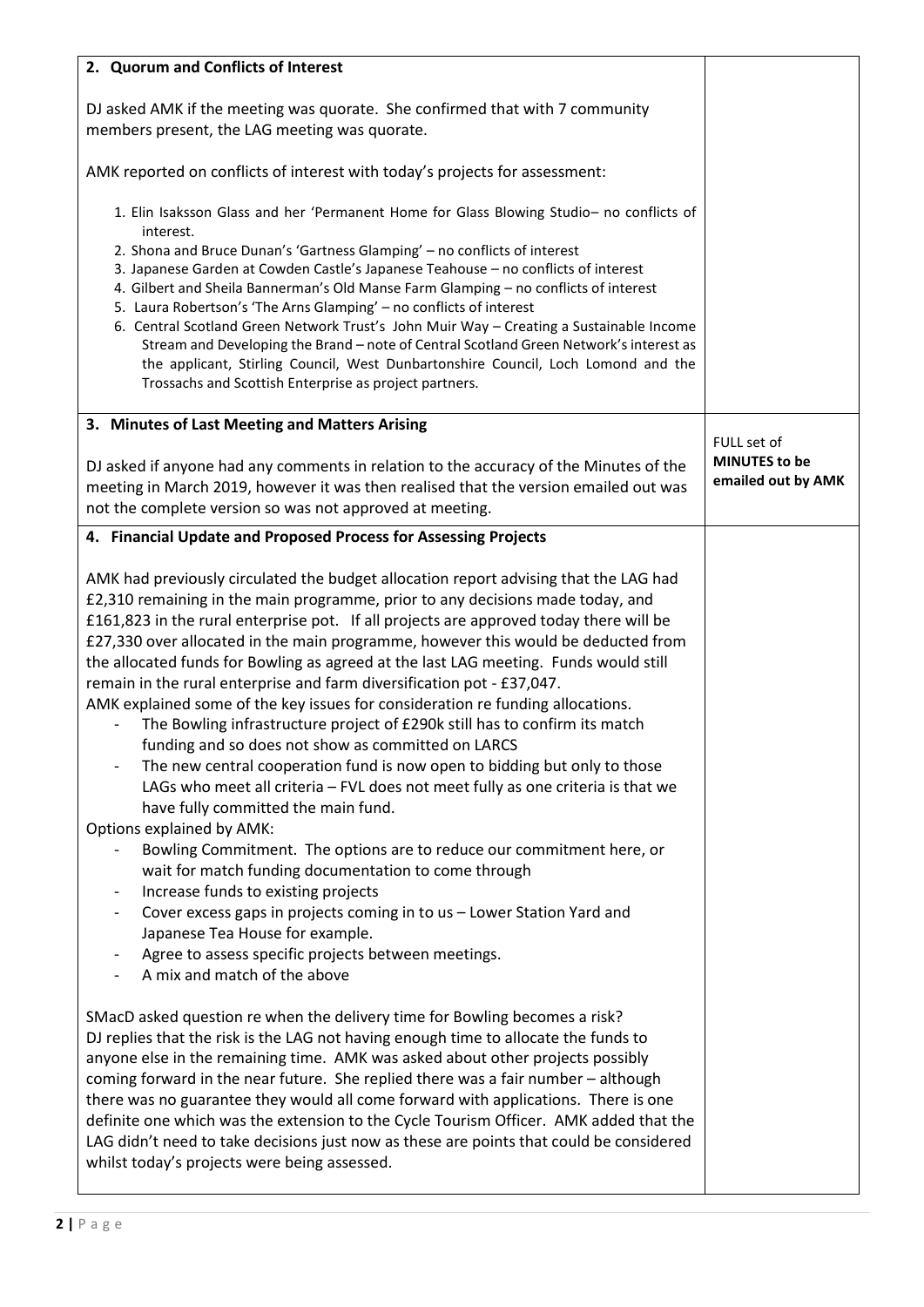| The LAG stated that they needed to make a decision about Bowling as it was now<br>impacting on the LAG's ability to draw down extra funds to the area. BMcC asked if he<br>can have some time to convey the urgency to Scottish Canals via WD Council. The LAG<br>agreed they would give the project until the end of June to confirm their match funding<br>breakdown, continuing to reduce the allocation as other projects come forward which<br>the LAG wants to support.                                                                                                                                                                                                                                                                                                                                                                                                                                                                                                                                                                                                                                                                                                                                                                                                                                                                                                                                                                                                                                                                                                                                                                                                                 |                                                                                                                                                                                                         |
|-----------------------------------------------------------------------------------------------------------------------------------------------------------------------------------------------------------------------------------------------------------------------------------------------------------------------------------------------------------------------------------------------------------------------------------------------------------------------------------------------------------------------------------------------------------------------------------------------------------------------------------------------------------------------------------------------------------------------------------------------------------------------------------------------------------------------------------------------------------------------------------------------------------------------------------------------------------------------------------------------------------------------------------------------------------------------------------------------------------------------------------------------------------------------------------------------------------------------------------------------------------------------------------------------------------------------------------------------------------------------------------------------------------------------------------------------------------------------------------------------------------------------------------------------------------------------------------------------------------------------------------------------------------------------------------------------|---------------------------------------------------------------------------------------------------------------------------------------------------------------------------------------------------------|
| 5. Projects for Assessment                                                                                                                                                                                                                                                                                                                                                                                                                                                                                                                                                                                                                                                                                                                                                                                                                                                                                                                                                                                                                                                                                                                                                                                                                                                                                                                                                                                                                                                                                                                                                                                                                                                                    |                                                                                                                                                                                                         |
| 5.1 Elin Isaksson Glassblowing Studio (Rural Enterprise)                                                                                                                                                                                                                                                                                                                                                                                                                                                                                                                                                                                                                                                                                                                                                                                                                                                                                                                                                                                                                                                                                                                                                                                                                                                                                                                                                                                                                                                                                                                                                                                                                                      |                                                                                                                                                                                                         |
| CMcG presented the project to the LAG, starting with some examples of the type of<br>glassworks Elin Isaksson produces, some history to the business and then showed the<br>proposed plans for the studio. The project is a unique creative industries application -<br>the applicant has shown real commitment to her art and her business and is now<br>wanting support for a capital project to enable her to secure the future of her glass<br>blowing business.                                                                                                                                                                                                                                                                                                                                                                                                                                                                                                                                                                                                                                                                                                                                                                                                                                                                                                                                                                                                                                                                                                                                                                                                                          |                                                                                                                                                                                                         |
| The LAG asked how the applicant proposed to upskills others - CMcG answered that<br>she already works with students and proposes to allow people to use her studio $-$ as<br>there is nothing else like it in the area and currently fellow artists have to travel out of<br>the area for the equipment she plans to purchase. The LAG also asked what would<br>happen if she sold the house which will be next door to the studio. CMcG replied that<br>there is a 5 year clawback with LEADER support but she also thought it unlikely given<br>how long the applicant has been looking for a new house for her family.                                                                                                                                                                                                                                                                                                                                                                                                                                                                                                                                                                                                                                                                                                                                                                                                                                                                                                                                                                                                                                                                     |                                                                                                                                                                                                         |
| DJ thanked CMcG for the presentation and asked the LAG for further comments and<br>questions. The LAG first discussed whether Dunblane should be considered rural. LAG<br>agreed that this depended on the type of the project and whether the project would<br>give benefit to the wider rural area - and given the Creative Industries was a sector of<br>the rural economy the LAG wanted to support but had few applications so far. The<br>LAG were supportive of the project and noted that it had scored very highly on<br>Innovation and Pilot projects. Another question raised related to the marketing<br>strategy and tie in with tourism and community. CMcG explained the community has<br>access via free taster classes, also free school taster sessions to introduce this art to<br>young generation, and that due to its niche market the applicant has no problem filling<br>classes. Elin exhibits in galleries throughout the country where she will be able to<br>promote her studio and classes. AMK added that she had visited the LEADER funded<br>Central Scotland School of Jewellery recently who had feedback that they had noticed a<br>lot of people purchased vouchers for classes as gifts. This was acknowledged by the<br>LAG as a growing market for 'different experiences'.<br>There was then some discussion about the different ways the project might engage<br>with the wider community, although it was agreed that the LAG did not want to be too<br>prescriptive, but discussed how they may incorporate this into a condition. It was<br>agreed to request a commitment to engaging with community and then to report back<br>in a year's time | LAG Decision:<br>Approved with<br><b>Specific Conditions</b><br>1. Planning<br>Permission<br>2. Commitment<br>to engage with<br>community<br>3. Report back in<br>12 months on<br>community<br>activity |
| 5.2 The Arns Glamping (Rural Enterprise)                                                                                                                                                                                                                                                                                                                                                                                                                                                                                                                                                                                                                                                                                                                                                                                                                                                                                                                                                                                                                                                                                                                                                                                                                                                                                                                                                                                                                                                                                                                                                                                                                                                      |                                                                                                                                                                                                         |
| CM presented to the LAG - showing some photos of the smallholding and a map of the<br>location as well as photo of types of glamping pods proposed - the applicant proposed<br>to build 4 eco pods on a small holding on Sherrifmuir on outskirts of Bridge of Allan<br>area. The area is very rural (not in town) and has great views. The project has already<br>secured its planning permission and match funding from the bank.                                                                                                                                                                                                                                                                                                                                                                                                                                                                                                                                                                                                                                                                                                                                                                                                                                                                                                                                                                                                                                                                                                                                                                                                                                                           |                                                                                                                                                                                                         |

 $\overline{\phantom{a}}$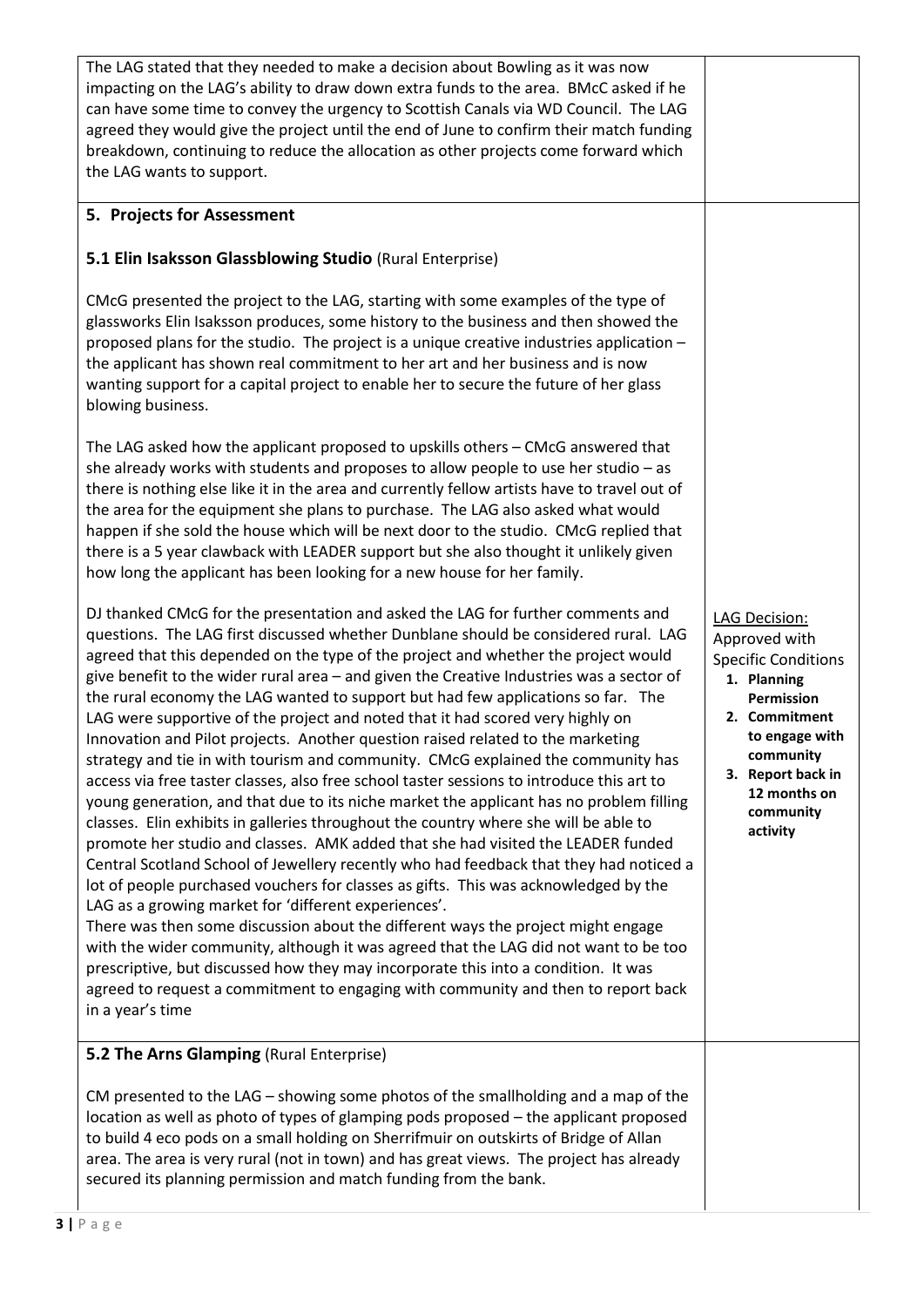| Comments raised:                                                                           |             |
|--------------------------------------------------------------------------------------------|-------------|
| The business plan is not very detailed. The marketing of the pods will be undertaken by    |             |
| a student at Stirling University which the applicant has already organised. The design is  |             |
| to have minimal impact. Query about the house intended to be built $-$ CM explained        |             |
| that the house was to come further down the line and thus would have not impact            |             |
| initially on visitors. Later the idea was to offer stays to people interested in           |             |
| helping/learning about building an eco house as it will be off grid.                       |             |
| Will be marketed as a small holding stay so will be attractive to tourists as well as      |             |
| individuals interested in learning to self-build or run a small-holding.                   |             |
| DJ thanked CM for the presentation and asked the LAG for questions.                        |             |
| It was agreed that there would be a short discussion on glamping projects in general       |             |
| before being specific to this particular project. It was felt that the term 'glamping' was | Decision:   |
| being misused in many cases as many of the pods proposed were standard pods -              | 'Approved   |
| nothing particularly 'glamorous' about them - although in certain places where budget      | Specific Co |
| accommodation was required the more basic pod was appropriate. The economic                | 1. At       |
| benefit of glamping projects was then discussed as there was a worry that small            | OI          |
| glamping developments would have minimal employment generation potential. It was           | po          |
| agreed that projects would have to have a minimum of 4 pods to be viewed as a              | a           |

eed that projects would have to have a minimum of 4 pods to be viewed as a business from the LAG's perspective. It was also discussed whether farms diversifying into glamping should be viewed differently from individuals or businesses doing the same, as in the former it was specifically to help farms sustain their agricultural businesses when for others it could be just a hobby business. It was also noted that with previous glamping projects supported by the LAG the LAG had required at least one of the pods/accommodation units to be accessible for wheelchair users and it was agreed that for consistency all glamping projects would require this as would the requirement for community engagement.

Returning to the Arns project specifically, it was noted that BofA is an affluent area so it was questioned what benefit there would be to that community. However it was noted that that livestock experience is a positive aspect of the project and the putting aside two weekends a year for adults with learning difficulties and their carers was to be encouraged.

d with onditions'

- t least ne of the pods to be accessible for disabled users
- 2. Commitme nt to engage with the community
- 3. Report on community activity after 12 months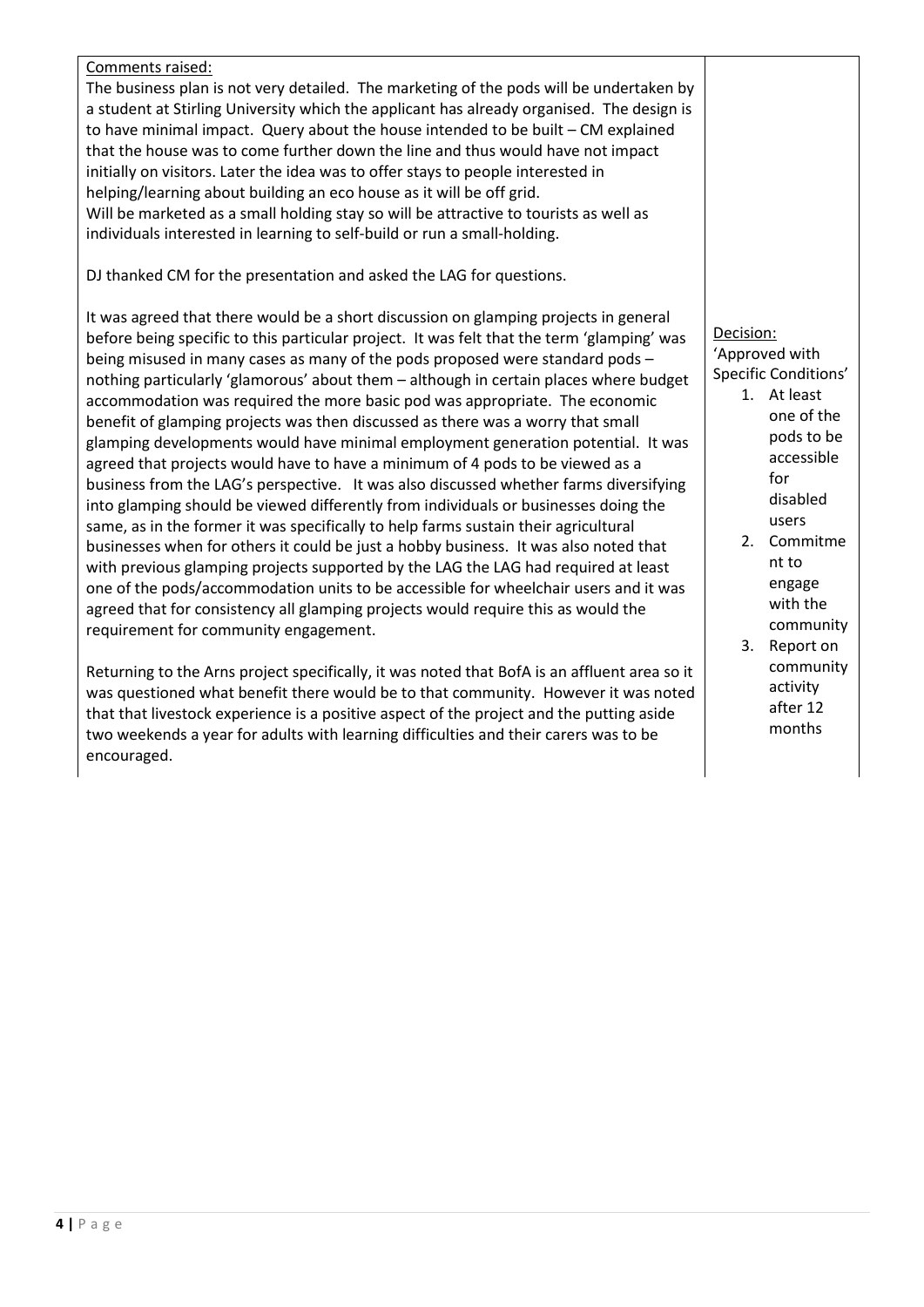## 5.3 **Gartness Glamping** (Farm Diversification)

This glamping project was presented by CMcG showing photographs of the field where the farm proposes to locate the pods – adjacent to the small road and footpaths flagging up that the project has a unique position in that it sits on a cross section of 3 of our strategic routes – the West Highland Way, John Muir Way and National Cycle Network Route 7 - situated between Croftamie and Drymen. The applicant came up with the idea after so many walkers asking to camp in their field over the years, and the family have been considering their diversification options in preparation for expected changes to agricultural payments. CMcG advises that the business plan shows the enterprise to be in profit in 2 years.

DJ thanked CMcG and invited the LAG to discuss the project. The project had scored quite high on economic impact and there was general support for the project as it was a farm diversification project and it would create employment opportunities and develop links with other local businesses. It was also noted that they were working with the West Central Monitor Farm on Agri-tourism in Luss, which can only help the farm business develop. There was a query re need for funding as the bank account looked healthy – answered by CMcG who stated that the farm was preparing itself for the future insecurity of farming after Brexit. It was also commented that they could just have received their farm payment so bank account figure wasn't that useful a measure of need. The question was asked about the accessibility of the site as the LAG would expect at least one of the pods to be accessible, and the site. Community engagement and benefit was also discussed – could they involve the schools on the wider farm if not in the glamping business itself? The LAG didn't want to be prescriptive and thought it better for the farm business explore what they could do to engage with the local community. It was also discussed whether the LAG should require the business to take a bank loan or not. After some discussion it was felt that the farm business was right to be nervous about the future of agricultural payments, so the LAG could not insist on them taking a bank loan if they had good reason not to.

## 5.4 **Old Manse Farm Glamping** (Farm Diversification)

NK presented this project to the LAG, starting with a photograph of the site within walking distance of Balmaha, but also on the West Highland Way. She explained how the applicant had identified their market as budget accommodation for WHW walkers and family stays. Similar to the previous project, this proposed glamping project was viewed by the applicants as vital diversification for farm's sustainability. The proposal submitted to the LAG is a first phase of a 2 phase plan, meeting a need for a growing need for WHW accommodation. The planning application is for 8 pods, but only 4 plus reception pod are being developed in this phase.

NK added that she had discussed the marketing of the glamping business with the applicant, and they had previously run a B+B from their farmhouse and all their custom came from passing walkers, so they were very positive about getting bookings from passing visitors, although they plan to develop their website and social media, and also use the WHW website. NK had also put them in touch with Gartness Glamping and had talked about joint marketing with them.

As an update, NK advised that the farm and has just lodged its planning application. The pre-planning advice has been supportive. The business owners also sit on the West of Scotland Agi-Tourism farm working group.

The LAG thought discussed the accommodation shortage along the WHW, particularly budget accommodation and thought this a well developed proposal, strong on Economic Impact and Value for Money given the £25k LEADER contribution which would build 4 pods and a reception building.

#### Decision:

Decision: 'Approved with Specific Conditions' 1. Subject to planning permission 2. At least one of the pods is to be accessible for disabled users 3. A commitment to engage with the community 4. Report back in 12 months on community activity undertaken

'Approved with Specific Conditions'

- 1. Subject to planning permission and SEPA approval
- 2. At least one of the pods is to be accessible for disabled users
- 3. A commitment to engage with the community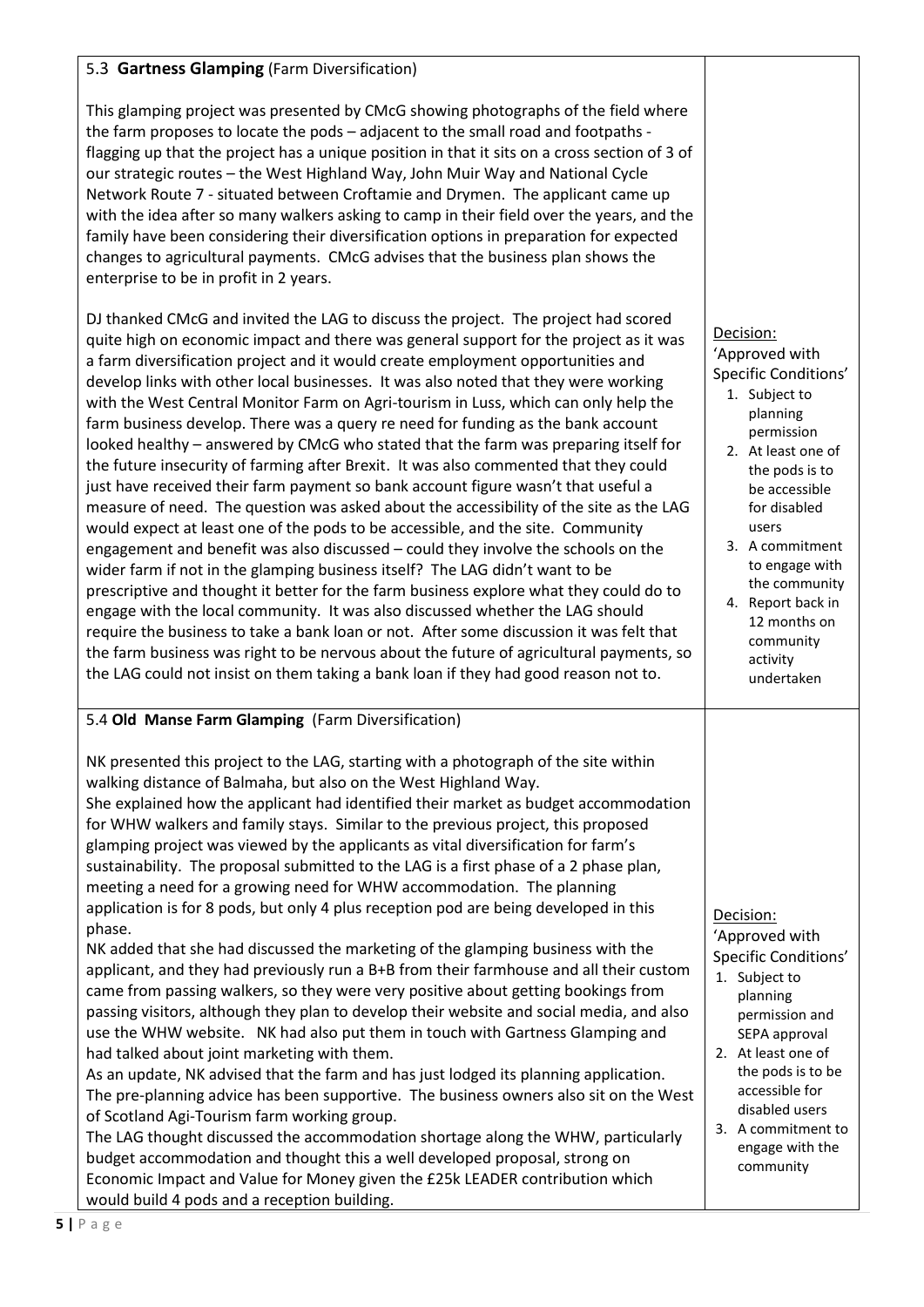|                                                                                                                                                                                                                                                                                                                                                                                                                                                                                                                                                                                                                                                                                                                                                                                                                                                                  | 4. Report back in 12<br>months on<br>community |
|------------------------------------------------------------------------------------------------------------------------------------------------------------------------------------------------------------------------------------------------------------------------------------------------------------------------------------------------------------------------------------------------------------------------------------------------------------------------------------------------------------------------------------------------------------------------------------------------------------------------------------------------------------------------------------------------------------------------------------------------------------------------------------------------------------------------------------------------------------------|------------------------------------------------|
|                                                                                                                                                                                                                                                                                                                                                                                                                                                                                                                                                                                                                                                                                                                                                                                                                                                                  | activity<br>undertaken                         |
| 5.5 Japanese Teahouse                                                                                                                                                                                                                                                                                                                                                                                                                                                                                                                                                                                                                                                                                                                                                                                                                                            |                                                |
| CMcG presented this project to the LAG, to be located here in the Japanese Garden in<br>Clacks - although noting that it hadn't been the intention to present the project at this<br>meeting but in discussion with AMK thought we should bring it forward in order to<br>meet the Scottish Government's deadlines for reallocation of funding centrally.                                                                                                                                                                                                                                                                                                                                                                                                                                                                                                        |                                                |
| She started off by explaining that the Tea House would be somewhere to undertake<br>traditional tea ceremonies, not a café, which will continue to run from the portacabin<br>until the Gardens were ready to build a permanent café. Re-instatement of the tea-house<br>is a priority project as it required to be re-instated as part of Historic Environment<br>Scotland's protected site listings in its Inventory of Gardens and designed landscapes.<br>So the Teahouse will add to the cultural and historic experience in the Japanese Gardens<br>- it was an original feature of the gardens and the family behind the gardens have long<br>wanted to reinstate this as this was somewhere Ella Christie used to come for tea<br>ceremonies. The single storey ornamental Tea House will be used for ticket sales, display<br>and educational purposes. |                                                |
| An application to HLF has been submitted and awaiting decision - although the<br>remaining private donations are all in place. This is part of a larger planned restoration<br>project, and LEADER funding will unlock funds from HLF whose funding requires the<br>LEADER contribution. Planning permission has already been awarded.                                                                                                                                                                                                                                                                                                                                                                                                                                                                                                                           |                                                |
| The LAG really liked the project, agreeing that it would enhance the visitor experience,<br>as people will travel a great distance to visit these unique gardens - and the teahouse<br>will add to the appeal of the gardens. More visitor numbers will have on knock on<br>benefit to other businesses in the area. Given that the LAG previously funded the<br>entrance way to the gardens, the LAG had some knowledge of the project, and were<br>impressed with what had been achieved since. They were also impressed with the wide<br>ranging fundraising the project had done with the previous project and also this one.<br>The discussion reflected the scores, where the project had scored very highly on<br>Economic Impact and Innovation.                                                                                                         | Decision:<br>'Approved Subject                 |
| When the LAG approved the project, AMK asked the LAG if they wanted to use funds<br>from the Rural Enterprise or the main Community pot. The LAG agreed that the project<br>could be funded from either, as there were both business and community benefits, so<br>decided to award it from the Rural Enterprise pot.                                                                                                                                                                                                                                                                                                                                                                                                                                                                                                                                            | to Match Funding<br>Confirmed'                 |
| 5.6 John Muir Way - Creating a Sustainable Income Stream (Co-operation non-<br>lead)                                                                                                                                                                                                                                                                                                                                                                                                                                                                                                                                                                                                                                                                                                                                                                             |                                                |
| As the applicant organisation, ME left the room, as did SMaC, BMcC, JK, and FJ as<br>representatives of the organisations on the project steering group.                                                                                                                                                                                                                                                                                                                                                                                                                                                                                                                                                                                                                                                                                                         |                                                |
| AMK presented this project to the LAG, explaining that this project is in part an extension<br>to the previous John Muir Way Marketing and Business Engagement project and part a<br>new area of activity in terms of developing an income generation business plan, a year<br>long user survey and a contract to add a paid ad the website. The lead LAG is Kelvin<br>Valley & Falkirk LAG.                                                                                                                                                                                                                                                                                                                                                                                                                                                                     |                                                |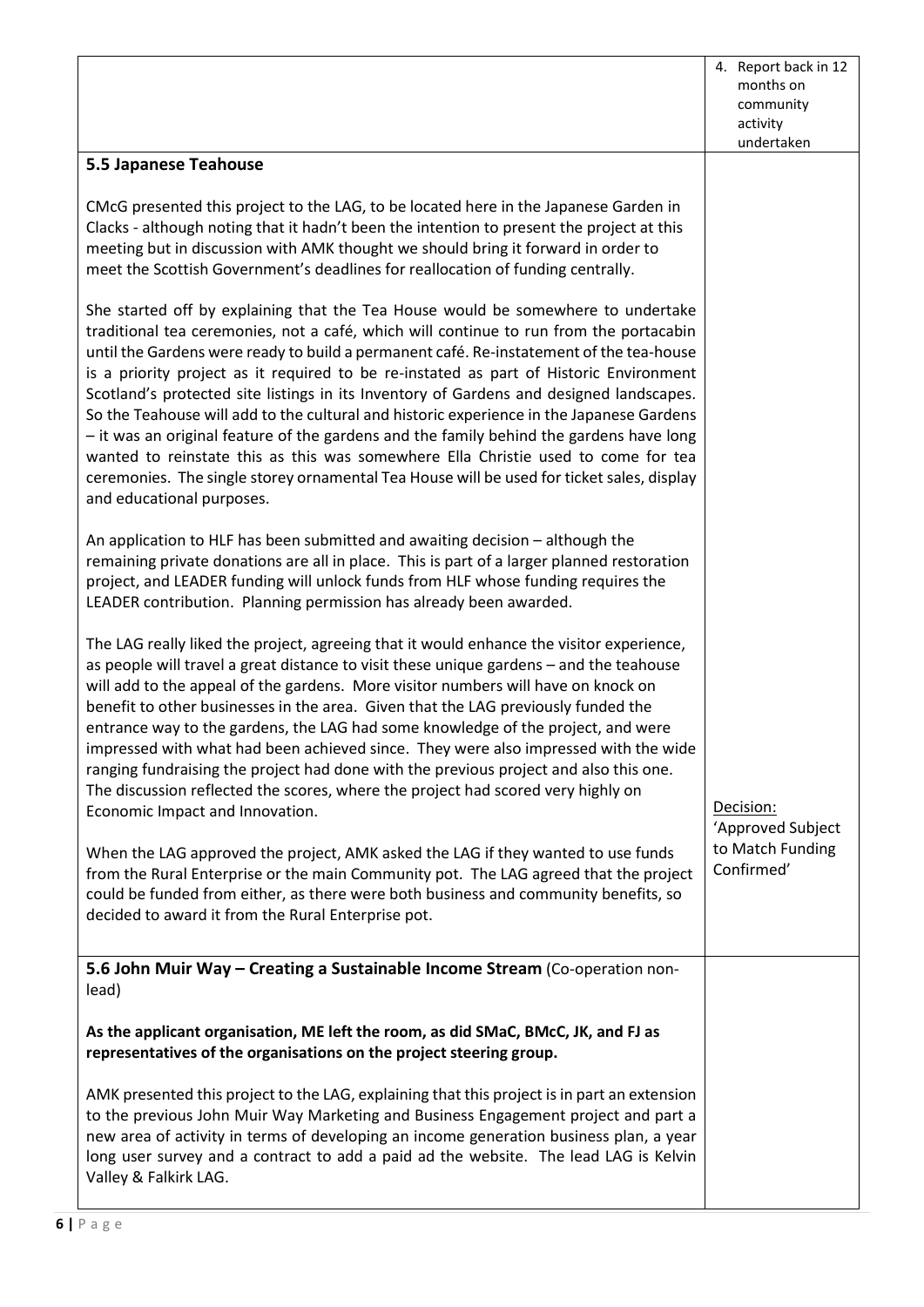| Applicant seeking 100% funding with £29,640 requested from FVL, on the basis that a bid<br>would be made (by KVF) for additional funds on our behalf.                                                                                                                                                                                                                                                                                                                                                                                                                                                                                                                                                                                                                                                                                                                                                                                                             |                                                                                   |
|-------------------------------------------------------------------------------------------------------------------------------------------------------------------------------------------------------------------------------------------------------------------------------------------------------------------------------------------------------------------------------------------------------------------------------------------------------------------------------------------------------------------------------------------------------------------------------------------------------------------------------------------------------------------------------------------------------------------------------------------------------------------------------------------------------------------------------------------------------------------------------------------------------------------------------------------------------------------|-----------------------------------------------------------------------------------|
| The LAG discussed to impact of the John Muir Way in our area with the more wilderness<br>part of the route crossing our area, but noted the route is not a wilderness route as the<br>name would imply - the strength of the route is its accessibility and the attraction to the<br>communities through which it passes - as day walks more so than end to end walks.                                                                                                                                                                                                                                                                                                                                                                                                                                                                                                                                                                                            |                                                                                   |
| It was also noted that it's in the area's interest that all accommodation and hospitality<br>businesses on the route should be visible on website and that the website should tie in<br>with surrounding attractions more - the current project is too blinkered on the route and<br>on end to end walkers.                                                                                                                                                                                                                                                                                                                                                                                                                                                                                                                                                                                                                                                       |                                                                                   |
| It was also pointed out that information on accessible sections of the route was needed<br>as growing numbers of people look for accessible walking and cycle routes.                                                                                                                                                                                                                                                                                                                                                                                                                                                                                                                                                                                                                                                                                                                                                                                             |                                                                                   |
| Nobody thought it likely that the route would generate enough income to cover<br>management costs of the route, but thought it good that the project was exploring some<br>income generation, just concerned that there was a risk of focussing on too narrow a<br>market. It was noted that the business plan brief was very brief - too brief for a £35k<br>business plan. There was also a view that the ordering of activity wasn't ideal, as it would<br>make more sense to do the user analysis first before working on the business plan - but<br>at least the income generation and website development activity should target a much<br>wider range of groups, including the short stay and day trip market. There was a question<br>raised about whether the need for more money was due to the initial project not<br>achieving what it set out to do. AMK explained that the income generation was a new<br>aspect, and was not in the first project. |                                                                                   |
| After some discussion, it was agreed that whilst the LAG was supportive of the aims of<br>the project, a subgroup of the LAG could usefully meet to discuss the business plan and<br>website briefs and feedback to the applicant, and devolve the subgroup to sign off the<br>LAG's approval when they are happy with the wording of the respective briefs.                                                                                                                                                                                                                                                                                                                                                                                                                                                                                                                                                                                                      | Decision<br>Project Approval<br>devolved to<br>subgroup made of DJ,<br>LH, SW, BC |
| ME, SMac, BMcC, JK and FJ returned to the room.                                                                                                                                                                                                                                                                                                                                                                                                                                                                                                                                                                                                                                                                                                                                                                                                                                                                                                                   |                                                                                   |
| 5. Projects Requiring Further Funds or Changes                                                                                                                                                                                                                                                                                                                                                                                                                                                                                                                                                                                                                                                                                                                                                                                                                                                                                                                    |                                                                                   |
| <b>6.1 Bowling Viaduct</b><br>Without being able to confirm a breakdown of match funding from Sustrans for their<br>project, the LAG hasn't been able to formally commit its grant to Bowling, so according<br>to the Scottish Government this funding is still available to other projects and so the<br>LAG cannot apply for any extra funds for the area. On the basis of the discussion earlier<br>in the meeting, the LAG agreed to withdraw the grant unless the match funding<br>breakdown could be supplied before end of July. In the meantime, the LAG would<br>reduce the grant as other projects came forward which the LAG wanted to support.                                                                                                                                                                                                                                                                                                        |                                                                                   |
| <b>6.2 Lower Station Yard</b><br>The LAG noted that the applicant had not been successful with their match funding and<br>noted that Stirling Council is working with the applicant to revise the scope of the<br>project.                                                                                                                                                                                                                                                                                                                                                                                                                                                                                                                                                                                                                                                                                                                                        |                                                                                   |
| 6.3 Cycle Tourism Project<br>This had been discussed earlier in the meeting, and it was noted that the request for<br>additional funds would allow the area to represented at the Eurobike event in Germany<br>in 2020. The request for £24k additional funds was approved. It was also noted that a                                                                                                                                                                                                                                                                                                                                                                                                                                                                                                                                                                                                                                                              |                                                                                   |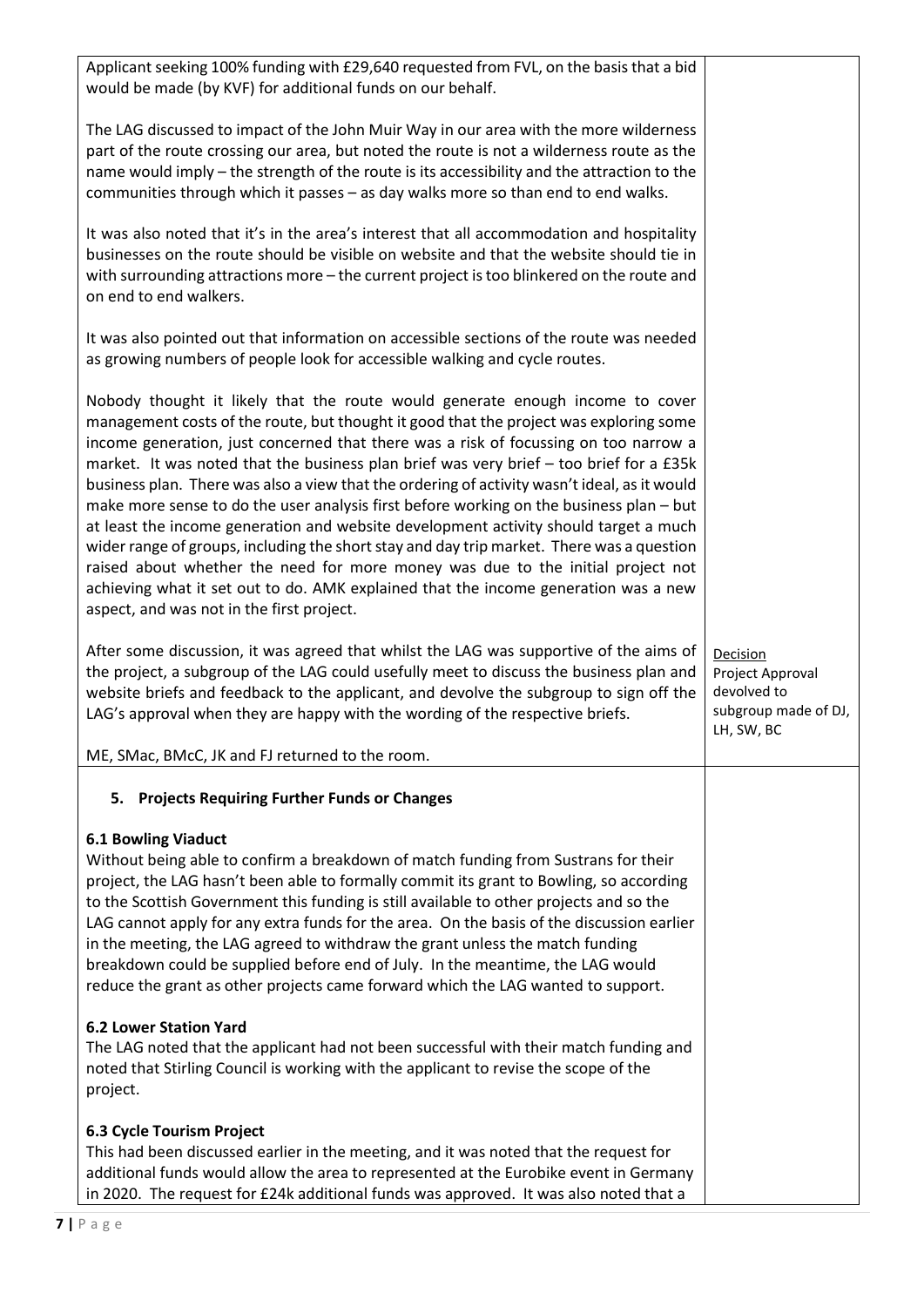| co-operation project would be invited to come forward -to take a group of local          |                    |
|------------------------------------------------------------------------------------------|--------------------|
| stakeholders from our area, the Cairngorms section of NCRN 7 and the Caledonia Way       |                    |
| in Argyll over to Eurobike too. The LAG agreed to assess this or any cooperation         |                    |
| projects between meetings if need to be to meet any SG deadlines announced.              |                    |
|                                                                                          |                    |
| 6.4 Leny Falls                                                                           |                    |
| The project has not been able to get planning permission due to an issue with the road   |                    |
| crossing to the car park, so the Landscape Partnership group have proposed an            |                    |
| alternative car park, at Bocastle, as their entry point to the bridge and walkway. They  |                    |
|                                                                                          |                    |
| have asked the LAG to approve this change and request the inclusion of the cost of the   |                    |
| bridge in the overall project. The LAG were concerned about the delay to the             |                    |
| implementation of the project, particularly as they don't yet have accurate costings for |                    |
| the project, planning permission or all their landowner permissions in place. The LAG    |                    |
| held off with any approvals of the changes until these are in place.                     |                    |
|                                                                                          |                    |
| <b>6.5 Bonniebunks</b>                                                                   |                    |
| Works on this project had to stop at the start of the tourism season, so only 2 of the   |                    |
| rooms have been completed so far, but are already being booked. The applicant hase       |                    |
|                                                                                          |                    |
| requested to start works again in the Autumn so they can complete before end of April    |                    |
| 2020, putting them a year behind schedule. This was approved by the LAG.                 |                    |
|                                                                                          |                    |
| <b>Update from LAG Strategic Projects</b><br>$\overline{\mathbf{z}}$                     |                    |
|                                                                                          |                    |
| 7.1 Local Food and Drink Co-ordinator                                                    |                    |
| AR gave a presentation on activities that have been underway in the Local Food and       |                    |
| Drink project, starting with the launch of the strategy which took place on 6 June       |                    |
|                                                                                          |                    |
| which included speakers from key local food businesses to represent each of the          |                    |
| four themes of the strategy as well as some food related workshops. There was            |                    |
| also a school poster competition to design the logo for the Farm Food Festival in        |                    |
| October. AR showed the winning entry. The launch seemed well received with the           |                    |
| numbers who attended and feedback received afterwards. She then talked about             |                    |
| the Regional Food Partnership which she is involved with, including a lot of other       |                    |
| agencies. The Regional Food Partnership could be a long term home for food               |                    |
| activity & projects. The first business network meeting is scheduled for 23 July.        |                    |
| 7.2 Foraging Fortnight and #Wildwonders                                                  | <b>Action AR</b>   |
| NR gave quick update on the activities within the Foraging Fortnight project and         |                    |
|                                                                                          |                    |
| #Wildwonders. Foraging Fortnight takes place between 31 August - 15 Sept 2019            |                    |
| then first fortnight in May 2020 (September in Orkney 2020). During that fortnight,      |                    |
| the Wild Food Festival will take place on Cardross Estate on Saturday 14 September       |                    |
| 2019 (again in May 2020). As part of #Wildwonders, we are hosting a visit from the       |                    |
| project participants in Finland and Latvia and they will be arriving on Friday 13 -      |                    |
| Wednesday 18 September 2019. NK flagged up that it would great if any LAG                |                    |
| members would be available to meet with the visitors over dinner - if any members        | Action: LAG        |
| would be interested, could they let NK know?                                             | Members to contact |
| Also it would be very helpful if LAG members could spread the word about the             | NΚ                 |
| festival through their respective networks.                                              |                    |
|                                                                                          |                    |
| 7.3 Cycle Tourism                                                                        |                    |
| JC gave a presentation on what is planned for the Cycle Tourism project.                 |                    |
| He has been building up a library of marketing content/resources to share with           |                    |
| partners/businesses to promote cycling experiences in the area.                          |                    |
| He's also been working on business engagement, working with Sustrans to establish        |                    |
| business clusters along Lochs and Glens North (NCN7), encouraging promotion of           |                    |
| route and upskilling businesses to meet the needs of leisure cyclist visitors. He is     |                    |
| also working with Aberfoyle Cycling Group to produce an A3 tear off route map for        |                    |
| Aberfoyle as part of their promotion of gravel cycling in the area and also to coincide  |                    |
|                                                                                          |                    |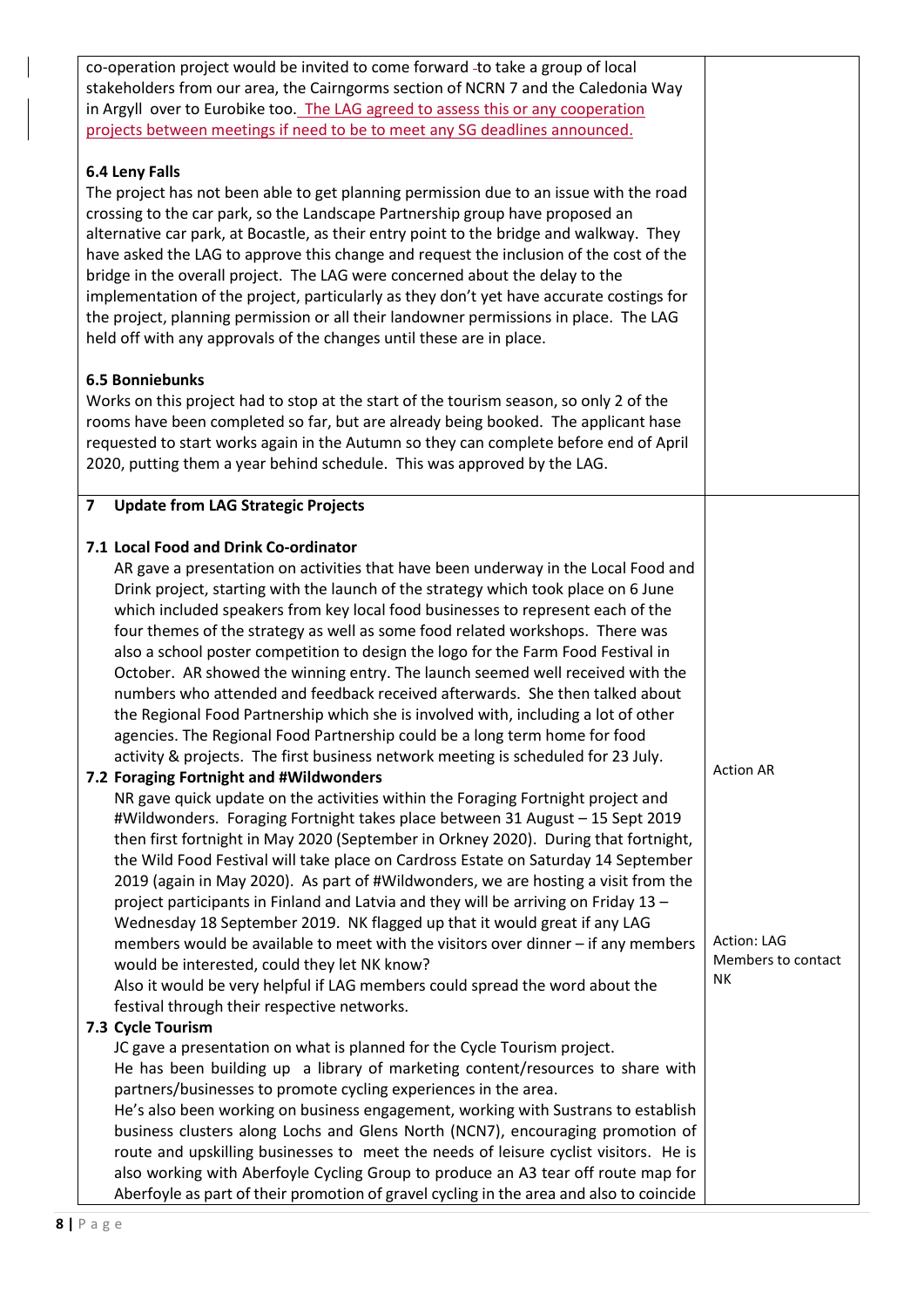| with the Dukes Weekender event at the beginning of September. He has also been<br>working with Sustrans on the promotion of Accessible Cycle Tourism, particularly on<br>a stretch of route 7 just outside Callander where he arranged for an engineer from<br>Sustrans to come and look at removing barriers along the route, which they have<br>agreed to do. More recently he has been looking at e-bike tourism, where he is<br>pulling together a call to action on e-bikes for tourism, together with other partners<br>on the project steering group and others interested in ebiking such as the<br>Countryside Trust who he is working with to produce a map of ebike routes.<br>7.4 Community Broadband<br>As Shaun was not able to attend, AMK talked to a slide on activities undertaken by<br>the project since the last LAG meeting. This included helping to plan for and access<br>funds provided by Stirling Council for broadband infrastructure costs.<br>4 projects are now live: Balquhidder, Argarty & Kilbryde, Stockiemuir and Carron<br>Valley.<br>2 project are currently under construction: Trossachs (Brig O Turk) and Auchinteck.<br>4 are at a design stage: Blairlogie, Gartness, East Loch Lomond and Stronachlacher.<br>8 are exploring solutions: Arnprior, Crianlarich, Fintry, Killearn, Killin, Kinbuck,<br>Kinlochard and Tyndrum                                                                                                                              |                                                                                                                                                                                                                                                                                                   |
|-------------------------------------------------------------------------------------------------------------------------------------------------------------------------------------------------------------------------------------------------------------------------------------------------------------------------------------------------------------------------------------------------------------------------------------------------------------------------------------------------------------------------------------------------------------------------------------------------------------------------------------------------------------------------------------------------------------------------------------------------------------------------------------------------------------------------------------------------------------------------------------------------------------------------------------------------------------------------------------------------------------------------------------------------------------------------------------------------------------------------------------------------------------------------------------------------------------------------------------------------------------------------------------------------------------------------------------------------------------------------------------------------------------------------------------------------------------------------------------------------------|---------------------------------------------------------------------------------------------------------------------------------------------------------------------------------------------------------------------------------------------------------------------------------------------------|
| AOB<br>8<br>DJ asked if anyone had any other business for discussion. There was none so he<br>thanked everyone for attending and asked if the 9 October suited everyone for the<br>next full meeting. This was agreed.<br>The meeting then stopped for lunch with the session after lunch focussing on<br>discussion regarding a future strategy for the LAG.                                                                                                                                                                                                                                                                                                                                                                                                                                                                                                                                                                                                                                                                                                                                                                                                                                                                                                                                                                                                                                                                                                                                         |                                                                                                                                                                                                                                                                                                   |
| LH welcomed everyone back after lunch and introduced the afternoon's topic for<br>discussion which was the result of some discussion the vice chairs and chair had been<br>having regarding how to be prepared for a future when there was so much uncertainty<br>regarding Brexit and what will happen next for funding and support for rural<br>communities and businesses. At the same time, the UN had published their Sustainable<br>Development Goals, and DJ had been struck by how many of these goals mirrored the<br>objectives of LEADER and FVL LAG's strategy in particular. LH handed over to DJ who<br>took the LAG through a presentation on a possible future strategy for the LAG based on<br>these Sustainable Development Goals.<br>LAG members were all very interested in this approach, with many commenting on the<br>advantage of doing this so that the area can be ready for any funds that may become<br>available, but also aligning to the Sustainable Development Goals which not only were<br>very relevant to our area, but were also goals that were not tied to any political<br>decision making.<br>AMK added that if the LAG wanted to do this, it could do this as a project, but rather<br>than contracting out to a consultant it would probably fit better with the LAG's way of<br>working to embed the work within the existing LEADER team, maybe running a series of<br>community workshops on how these SD goals could be interpreted and measured at a | LAG Planning for the<br>Future<br>Agree LAG should<br>1.<br>develop a<br>strategy for the<br>area to be ready<br>for any calls for<br>funding<br>Agree the<br>2.<br>development<br>strategy should<br>be based around<br>the UN<br>Sustainable<br>Development<br>Goals<br>3.<br>Agree to set up a |
| local level, but ensuring that the good contacts and knowledge the LAG had with local<br>communities and businesses could be used as a starting point for the work.<br>The LAG liked the idea of embedding the planning work with the LEADER team and DJ<br>suggested convening a subgroup to look at this in more detail as it was also suggested<br>the work might include other elements too such as producing another Celebrating FVL<br>projects publication or maybe a video of the LAG's achievements and projects.                                                                                                                                                                                                                                                                                                                                                                                                                                                                                                                                                                                                                                                                                                                                                                                                                                                                                                                                                                            | subgroup of the<br>LAG to oversee<br>the development<br>of this piece of<br>work, including<br>writing a brief.                                                                                                                                                                                   |